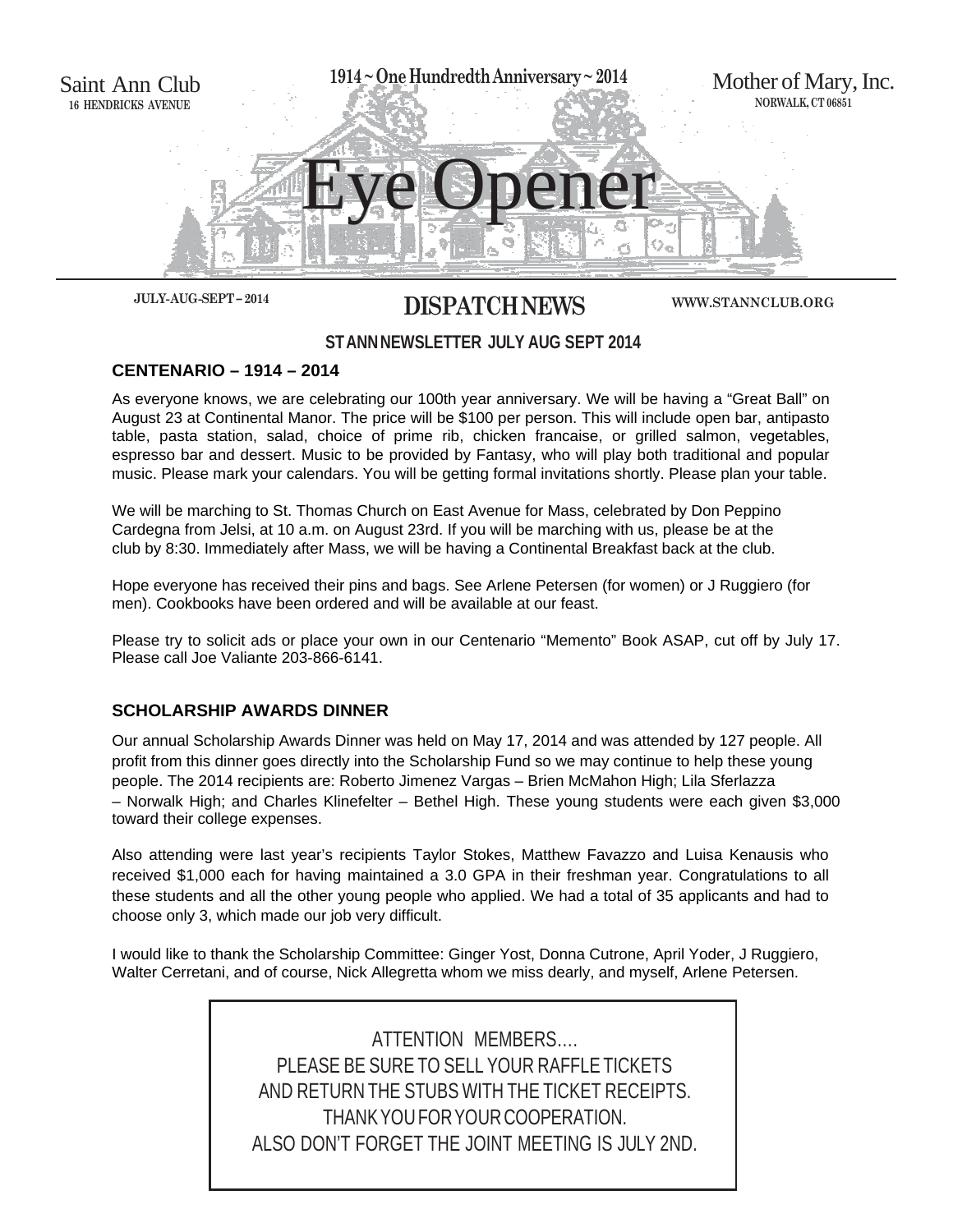#### **OUR CLUB PURPOSE AND HISTORY**

In the late 1890's many emigrants left Europe in search of a better life for themselves and their families. A number of them came between 1890 and 1914 from the small town of Jelsi, located in the Molise region of Italy and settled in the Norwalk area. Many resided on Bouton St. and Ely Av. They found jobs, worked hard and they helped each other in times of need. In 1914 a number of them founded a mutual aid society and named it the Society of St Ann. The following is a list of the original members and the year of their arrival from Jelsi; Michele DiPietro (1894), Andrea Testa (1894), Giovanni Cianciullo (1898), Michele Caruso (1899), Valerio Santella (1899), Giuseppe Mastrianni (1900), Giuseppe Mastrolillo (1900), Michael Mastrolillo (1900), Michael Santella (1902), Michael Vena (1902), Michael Padula (1903), Nicole Tucci (1903), Nicola Ciaccia (1903), Michael Santella (1905), Nicholas Cutrone (1906), Filomena Valiante (1906), John Caruso (1907), Patsy Eletto (1908), Francesco Tatta (1913), Joseph Fratino (1913), Giuseppe Tedeschi (1911), Salvatore Fratino (1911), Luigi D'Amico (1913), Michael D'Amico (1913), Carmine D'Amico (1913), Eugene Caruso (1913), Joseph Caruso (1913), Michele Caruso (1913), Patsy Cutrone (1912), Patsy Fratino (1914), Francesco Mastrolillo (1906) and Pasquale Mastrolillo (1908). During turbulent times, the Society and its members did not prosper well. It wasn't until a new group of men arrived from Jelsi around 1925 that the club began to prosper. This new group included; Andrew Caruso, Michael Passarelli, The DiPietros, Pietro Valiante, Dominick Vena, Gennaro Valiante and Albert Masropietro.

In 1928 these men, along with the children of the original founders and a few men not from Jelsi, began reorganizing the Society. The Society is believed to be the first association of Italian Americans from Molise. Located at 28 Bouton Street, the club did its best to provide for the needs of its members and followed the example of other organized ethnic groups in the community. The Society, also known as the St. Ann club began to grow its roots. The membership continued to grow, adding young adults born in this country. Their goal was to promote family values, culture and traditions. They also worked to make a positive impact in the community by supporting worthwhile causes designed to promote the well being of fellow citizens.

In 1938, the St Ann Club bought a parcel of property on Ely Av. It was on this spot that the first club facility was built. The two story building had a club room for its members, a dance hall, a theater and club grounds. Later the building was expanded upwards to include a bandstand and a place to sell pizza fritta. In 1953, a small chapel was constructed to give thanks to our patron Saint which Jelsi has been honoring since 1805. It was at this time that the first statue of St Ann arrived from Italy and was placed in the chapel. Carmine Coratola and Andrew Caruso brought the Saint from Italy.

This location was the site of many memorable St. Ann Feasts. The first of these feasts was held in 1922. The yearly feasts symbolize the celebration held each year in Jelsi (Festa del Grano). These festivals honor the patron Saint Ann. They capture the values and traditions originally started by the citizens of the small Jelese community. In 1805, an earthquake shattered the lives of many Italians. Over 6000 people in Italy perished, 37 from Jelsi. A feast gave the townspeople an opportunity to thank their patron saint for their survival and they do so each year on the 26th of July. Festivals are now held in four countries, U.S., Canada, Argentina and Venezuela, to join in the celebration of gratitude.

The club was also the scene of many social gatherings. Weddings were held in the ballroom. On Sunday afternoons, actors and actresses would drive up from New York and perform Italian dramas for the members. Virtually all of the members would participate in club activities and it made for an extremely vibrant culture.

Other proud memories I have include a parade of members through the downtown area of South Norwalk after World War II. Gratitude and appreciation was shown to some of our members, including Joe Mastrolillo, Tony Mastrolillo, Rick Marrone, Joe Cutrone,John Cutrone, Anthony Cardillo, Andrew Caruso, Harry DeNucci, Charles Domnick, Patsy Dominick, Nichael Donatico, Nicholas Donatico and John Fratino. A group of women from the Women's Auxiliary led an effort to attend that march and cheered wildly for the representatives from the club. Memorial Day Parades were attended by virtually all members who took pride in marching. Both men and women would parade in uniform, proud of their culture and also of their club. It was not unusual to have over 100 people in the march, solely as part of the St. Ann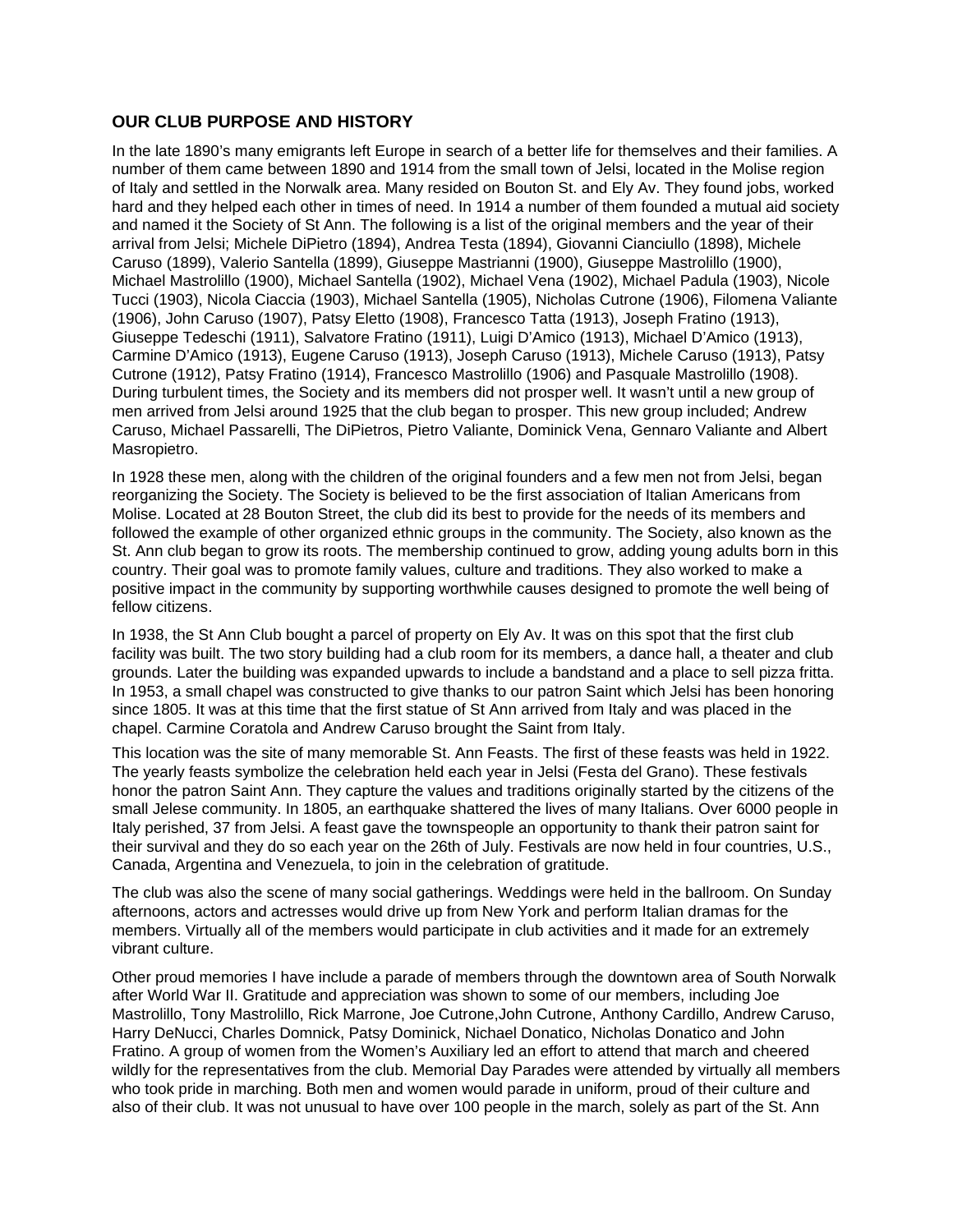#### Club

Foreign travel was not as common as it might be today. In 1947, a great party was held to send off a number of members who were going back to visit Jelsi. Many had not been back for 20 or 30 years. Over 200 members were there to wish those fortunate travelers a safe trip. Included in the group of travelers were Gennaro Valiante, Michael Passarelli, Joe Santella and Antonelle Fratino with her son, Joe.

In 1978, the Society built a beautiful new club facility at its current location on Hendricks Av. Keeping with tradition, many members donated their time, hard work, supplies and funds to make this location a reality. Once again, this demonstrates the loyalty and greatness of our membership as they volunteer their time and energy to raise funds and continuously support our local as well as national organizations. The club continues to have a strong relationship with the citizens of Jelsi as well as many of the St. Ann organizations around the world. The membership roll is now close to 600 with roughly half being in the Woman's Auxiliary. A century after its start, the St. Ann Society continues to provide, entertain and support its members and the surrounding community.

# **THE ST ANN WEB SITE**

Lisa Prince is now the digital administrator for the newsletter and will post each issue to our web site.

Please use the new web site, www.stannclub.org and we're sure you will enjoy it. There are photos, events, of course the newsletter, important notices and other interesting facts. Check in often for updates. We hope to entice as many members as possible to use the site. This is our best effort to date on a club social site. Under the photos there are member submitted and event photos and the event photos link to a vast library of photos from each event. Everyone complained that they never see the photos that Anna Mastarillo takes, well here is their chance.

We also would like to recognize, with gratitude, Pat Cutrone, for the events calendar, Lisa Prince for maintaining the web site and Anna Mastrolillo for the photos. These are the section administrators for those various pages. Finally Brian Kesselman (not a member) provided the technical muscle and foundation for this site. He made it easy to use and asked for nothing in return. Because of his work we can maintain this site without programmer assistance. Kudos to all!

### **FIRST ST ANN TAG SALE**

The first St Ann tag sale was an unqualified success. Thank you to all who helped and donated. There are plans being formulated to have an even more sales in the future, perhaps more along the lines of a flea market. Stay tuned for further details.

### **NICK ALLEGRETTA**

A longtime and life member recently passed away after a short illness. Nick was always very active in club functions and always ready to extend a helping hand. Nick had a kind word for everyone he met. He will be fondly remembered.

### **NEW MEMBERS**

Joe Martino sponsored by Marc Lepore, sworn in on May 7, 2014 Deian Petrov sponsored by Marcello Cerretani, sworn in on June 4, 2014 Tom Buono Jr. sponsored by James O'Brien, 1st reading June 4, men's meeting. Will be sworn in on July 2, 2014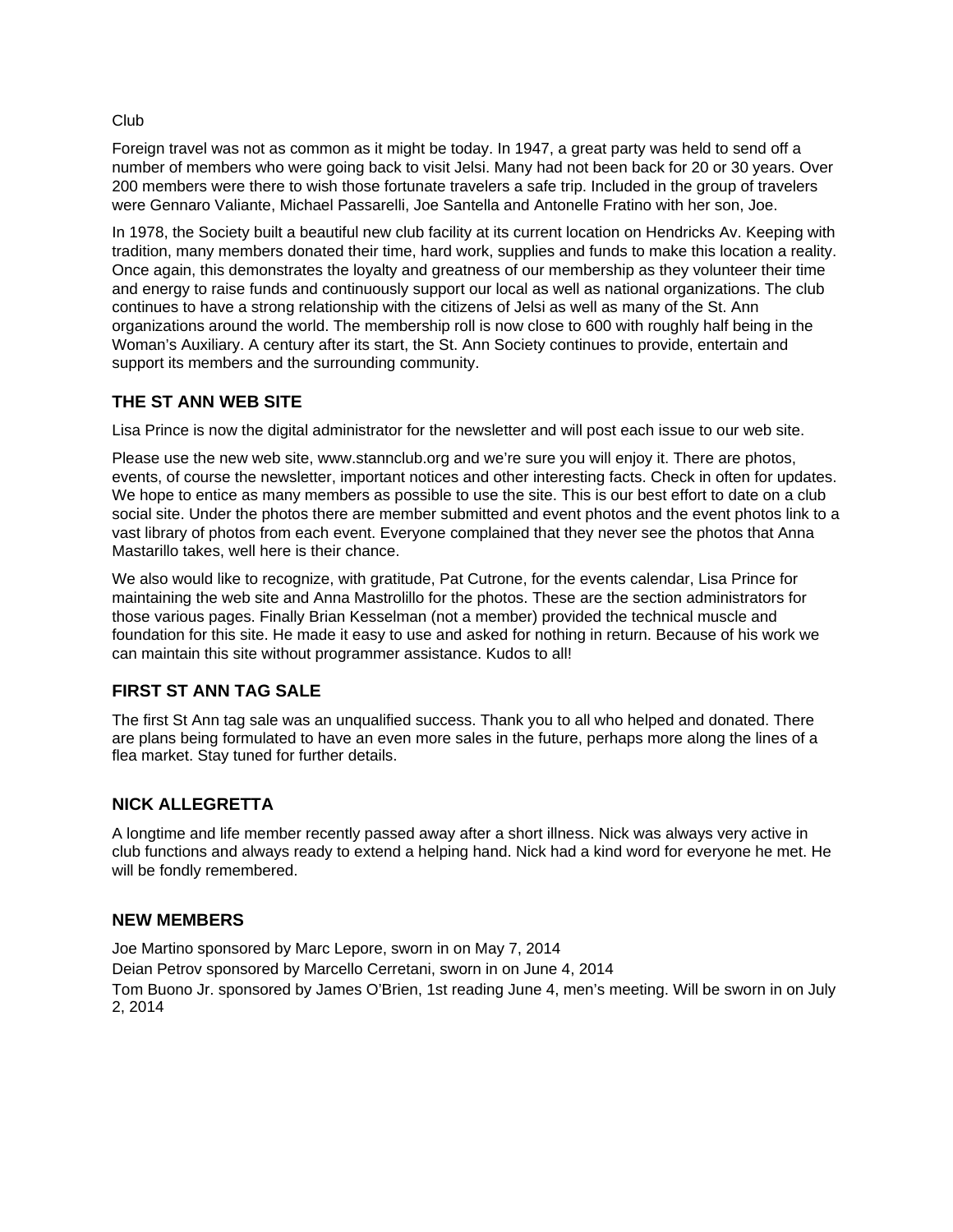#### **NEW AUXILIARY MEMBERS**

Julie Camerota sponsored by Maryann Cappuccia Rita Camerota sponsored by Maryann Cappuccia Sonia Chisholm sponsored by TiAnna Danieri Giovanna Cicirello sponsored by TiAnna Danieri Giovanna Cugno sponsored by Maryann Cappuccia Francesca Davis sponsored by Maryann Cappuccia April Fiore sponsored by Kate Fiori Dina Andreozzi Howe sponsored by Camille Andreozzi Joan Howard sponsored by Christy McWilliams Palmina Libertino sponsored by TiAnna Danieri Ellen Miller sponsored by Deborah Stadler Noel Muchinsky sponsored by Maria Prince Rebecca Sabol sponsored by Victoria Sabol Giovanna Stella sponsored by TiAnna Danieri

# **CONNECTICUT**

19.3% of Connecticut's population claims Italian ancestry, making it the second most Italian state in the US after Rhode Island

### **PLEASE READ**

Any one wishing to contribute to this newsletter is encouraged to do so.

Please contact Eric Fleisch at 847-7669 or by e-mail at BIGE101@ optonline.net. The next edition will be sent on or about October 1st, 2014

# **NOW YOU KNOW – BY MARCELLO CERRETANI**

Two billion people still cannot read. A cats jaw cannot move sideways. A green diamond is the rarest of diamonds. Hawaii is moving towards Japan 4 inches every year. On average hiccups last 5 minutes. Hummingbirds can't walk. The same man that led the attack on the Alamo, Mexican Gen. Antonio Lopez De Santa Anna, is also credited with inventing chewing gum…. And now you know.

### **ADDRESS CHANGES AND E-MAIL ADDRESSES**

In an effort to bring the club more into the electronic age we are asking that anyone with an e-mail address, who hasn't done so already, to please send it to Ken Romano. His e-mail address is rmyken@aol.com. We will use these addresses to update events and schedules as well as save postage and be able to keep members informed on a timely basis.

If you move and need to change your physical address, for the men contact Ken Romano and for the ladies, contact Camille Andreozzi at 203-849-0199 or email her at candreozzi@aol.com.

#### **SICK OR HOSPITALIZED MEMBERS**

If you know any member that is sick or hospitalized contact J. Ruggiero at 866-1477, for men. For the ladies contact Barbara Antonelli at (203) 866-3953. A gift basket and card will be sent. If anyone knows of an Auxiliary member who has been permanently placed in a nursing home please contact Betty Brink with the information at (203) 847-8133. We would like to keep in touch with them by sending a card.